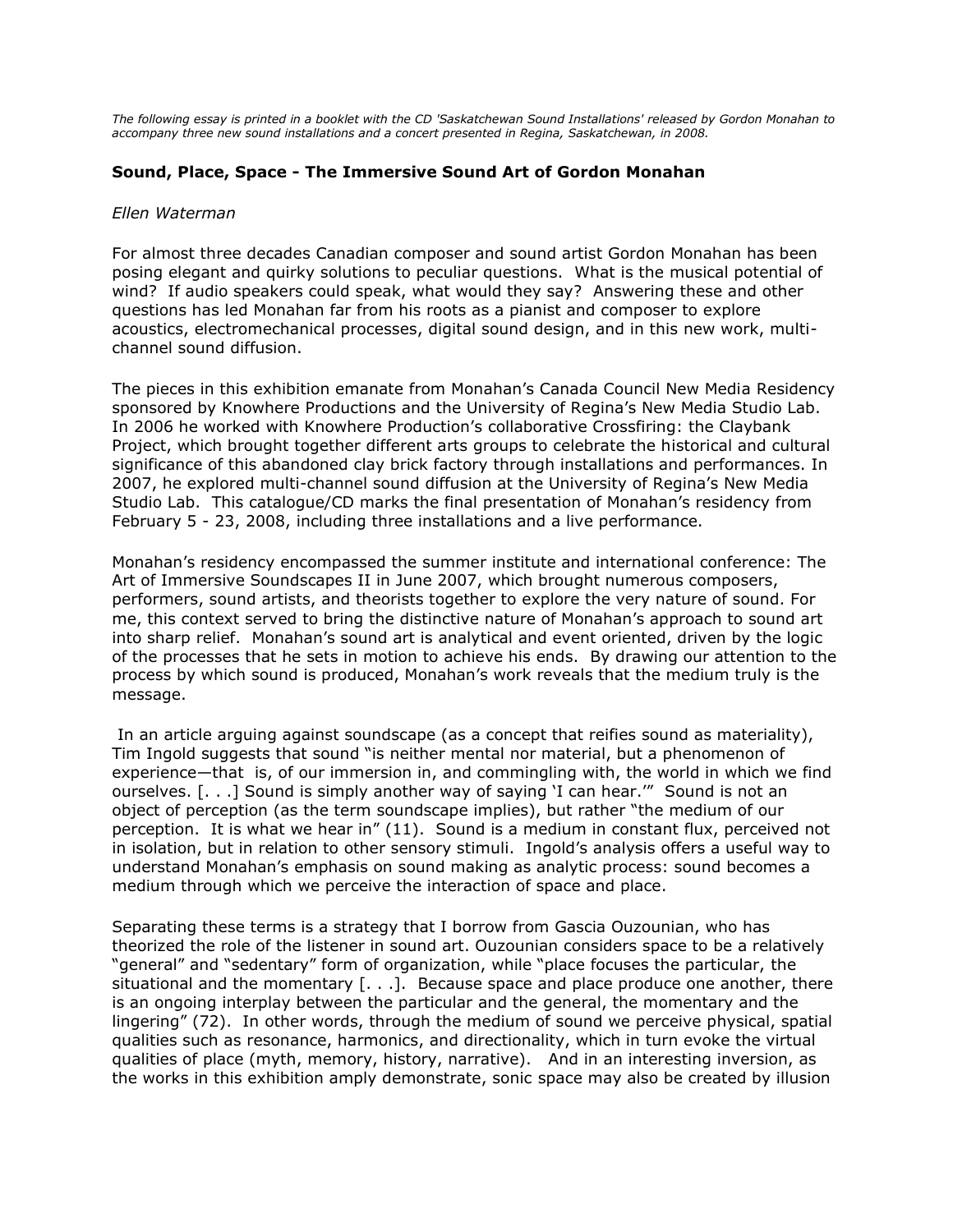(as in multi-channel sound diffusion), while sonic place may be characterized by the immediate sensory environment.

*Aeolian Winds Over Claybank Saskatchewan*, a video installation exhibited at Neutral Ground Gallery and excerpted on this disk, is a potent invocation of space/place identity. A virtually intact industrial site, the Claybank Brick Plant, which closed in 1989, retains the aura of its heyday between 1912 and 1937—from the original down draft beehive kilns to the brick chimneys and long wooden sheds. The site is littered with tools and wooden brick molds, as though the workers simply forgot to show up one morning. During its 75 years of operation Claybank bricks lined the fireboxes of CP and CN Steam Locomotives, supplied the smelters at Hamilton and Sydney, and were even used in the construction of launch pads and rocket blast testing bays at Cape Canaveral. Situated among the tall swaying grasses of the Dirt Hills of south-central Saskatchewan, the clay of this site was used for long ages by the First Nations People.

A spiritual place of meeting and healing, windswept and watched over by the vast prairie sky, Claybank was an ideal location for Monahan to install his long piano wire Aeolian Chimney. Chimneys became the masts from which various long piano strings were suspended then anchored to the roofs of adjacent buildings. Practically invisible, the piano wires have the remarkable quality of actualizing the wind as harmonic frequencies. To walk down the resonant long wooden sheds, feeling the wind through gaps in the walls and watching the play of light on wooden benches and beams, while immersed in subtle and ever-shifting harmonies is a ghostly experience that evokes the loneliness of this long abandoned factory. Aeolian Chimney takes what is always already present in this place and gives it poetic voice.

By contrast, Monahan constructs an entirely virtual place/space identity with his 8-channel sound installation *A Very Large Vinyl LP Constructed in Acoustic Space*, also exhibited at Neutral Ground Gallery. In approaching multi-channel sound diffusion Monahan was struck by the current vogue for sound art among visual artists whose most successful works, he feels, often employ very simple ideas. "What would it mean to make sound art from the perspective of a visual artist? I thought, well maybe I would do something with recordings, constructing a simulation of a large vinyl LP" (interview). Eight loudspeakers are arranged in a circle, in the exhibition space. A collage of vintage easy listening records spins either clockwise, counterclockwise, or both directions simultaneously, creating a layered illusion of a virtual vinyl record spinning in space. Monahan owns an impressive archive of thrift store LPs on which his aesthetic of "irritainment" (where pop culture gets down with avant-gardism) is founded. The dizzying effect of this installation is to place the listener on the platter of a virtual record player in perpetual motion.

Another manifestation of Monahan's interest in arcane cultural phenomena is his exploration of the theremin, an early 20th century electronic instrument that works on the principle of heterodyning, generating a variable frequency by slightly mistuning two radio coils. The player's hands never touch the theremin's two antennae—pitch and amplitude are affected by body capacitance, through the proximity of the hands to the antennae. Music is seemingly pulled from the aether. Monahan, who is attracted to the theremin's mysterious quality, has created numerous works that extend its capabilities. Works such as *New and Used Furniture Music* (2003) and *Theremin in the Rain* (2005) operate at the intersection of the theremin and Max/MSP, digital sound design software.

**Theremin Pendulum**, exhibited at the 5th Parallel Gallery at the University of Regina, returns to one of Monahan's early ideas—that of making an instrument speak for itself—